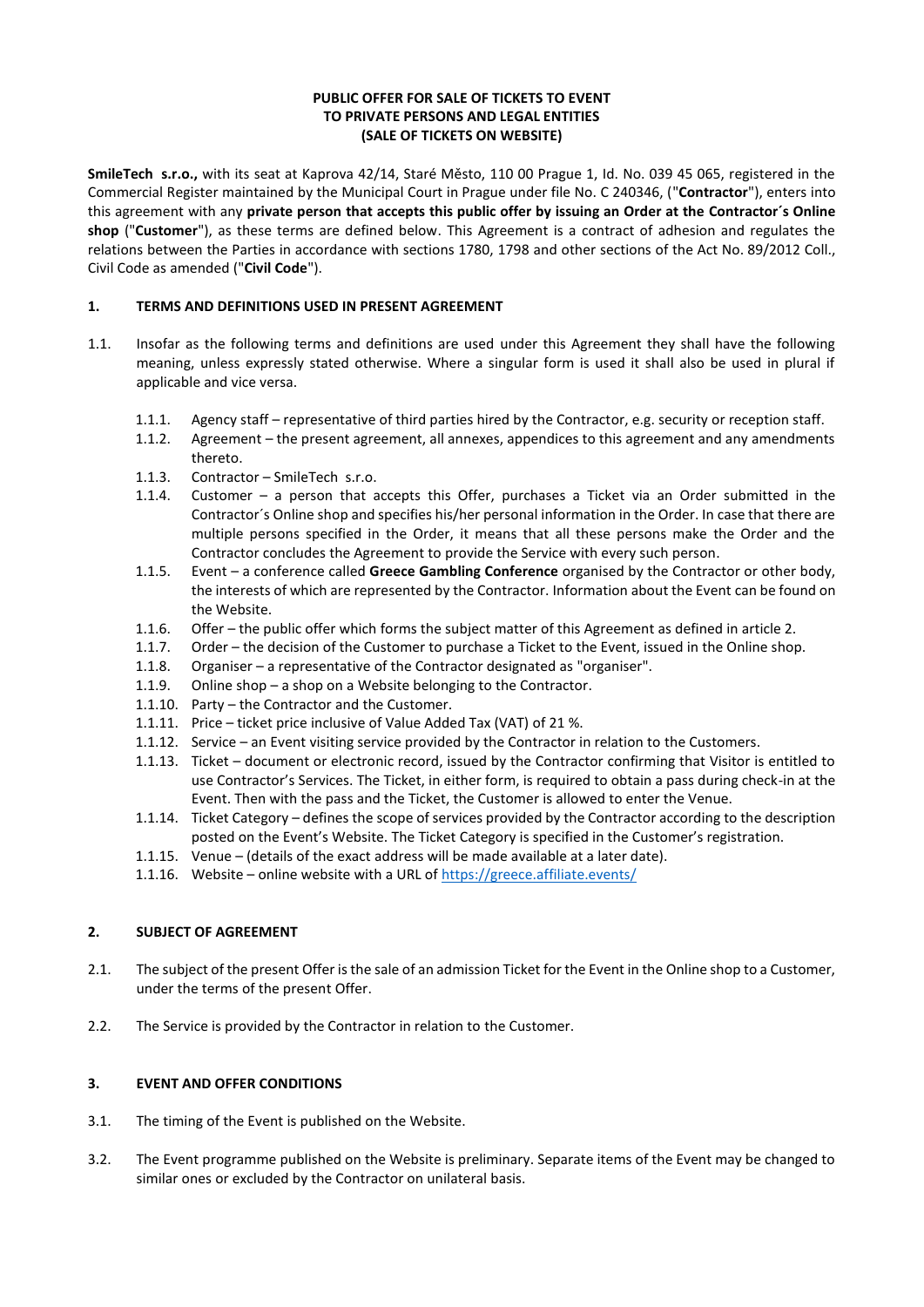- 3.3. The Service shall be rendered by the Contractor to the Customer. The total number of Customers to whom the Service is rendered shall be up to the discretion of the Contractor.
- 3.4. The acceptance of this Offer is completed only when the Customer takes the series of following steps: - filling out a registration form on the Website; and - payment for the Ticket in full amount.
- 3.5. By accepting the Offer the Customer unconditionally accepts the terms of the present Agreement.
- 3.6. This Offer is a public offer, which may be concluded with all persons, who accept it until the end of the Event in the meaning of s. 1784 (2) Civil Code.
- 3.7. The Price of the Ticket is published on the Website.
- 3.8. The Parties have agreed that the Venue of the Event will be specified at a later date and the specific address will be posted on the Website by the Contractor.

## **4. RIGHTS AND OBLIGATIONS OF THE PARTIES**

- 4.1. The Contractor shall:
	- 4.1.1. organise the Event and conclude appropriate civil law service contracts if required to carry out the Event;
	- 4.1.2. provide an Event Ticket specified in the Customer's registration form to the Customer via email following the moment of accepting the present Agreement;
	- 4.1.3. inform the Customer of any changes and amendments regarding the Event by posting information about the changes on the Website;
	- 4.1.4. ensure that representatives of the Contractor are present at the Event; and
	- 4.1.5. process personal information of the Customer only in the manner, for the purposes and under the conditions specified in the Contractor´s Privacy Policy that has been provided to the Customer in connection with his/her Order.
- 4.2. The Contractor shall have the right to:
	- 4.2.1. demand full acceptance of the conditions of the Offer from the Customer;
	- 4.2.2. use services of third parties to accept payments for the Tickets;
	- 4.2.3. change the programme of the Event on a unilateral basis and to disclose appropriate information about such changes on the Website;
	- 4.2.4. turn the Website on and off, perform preventive maintenance on the server and other equipment used in the operation of the Website at a convenient time, informing Customers of such actions on the Website;
	- 4.2.5. reserve the right not to render the Service in case of force majeure (clause 7 of the present Agreement);
- 4.3. The Customer shall:
	- 4.3.1. become familiar with the conditions of the present Agreement and the Ticket Price on the Website, prior to accepting this Offer;
	- 4.3.2. inform the Contractor about his duty as a VAT taxpayer;
	- 4.3.3. accept the conditions of the present Offer;
	- 4.3.4. comply with age restrictions applied at the Event and published on the Website;
	- 4.3.5. specify the correct information about his/her personal data when purchasing a Ticket. Should the Customer refuse to provide the necessary data, the Contractor shall have the right to refuse to sell a Ticket to the Customer;
	- 4.3.6. check Order data before sending. The Customer shall bear full responsibility for correctness and validity of data used to order the Ticket;
	- 4.3.7. pay the Price for the Ticket in full;
	- 4.3.8. not submit his/her Order in case that he/she is less than 18 years old. Orders from persons that are not at least 18 years old shall be refused;
	- 4.3.9. provide his/her identification data when receiving a badge (Ticket) which grants the access to the Event;
	- 4.3.10. provide his/her identification data when entering the Event area upon the Organiser´s or Agency Staff´s request; and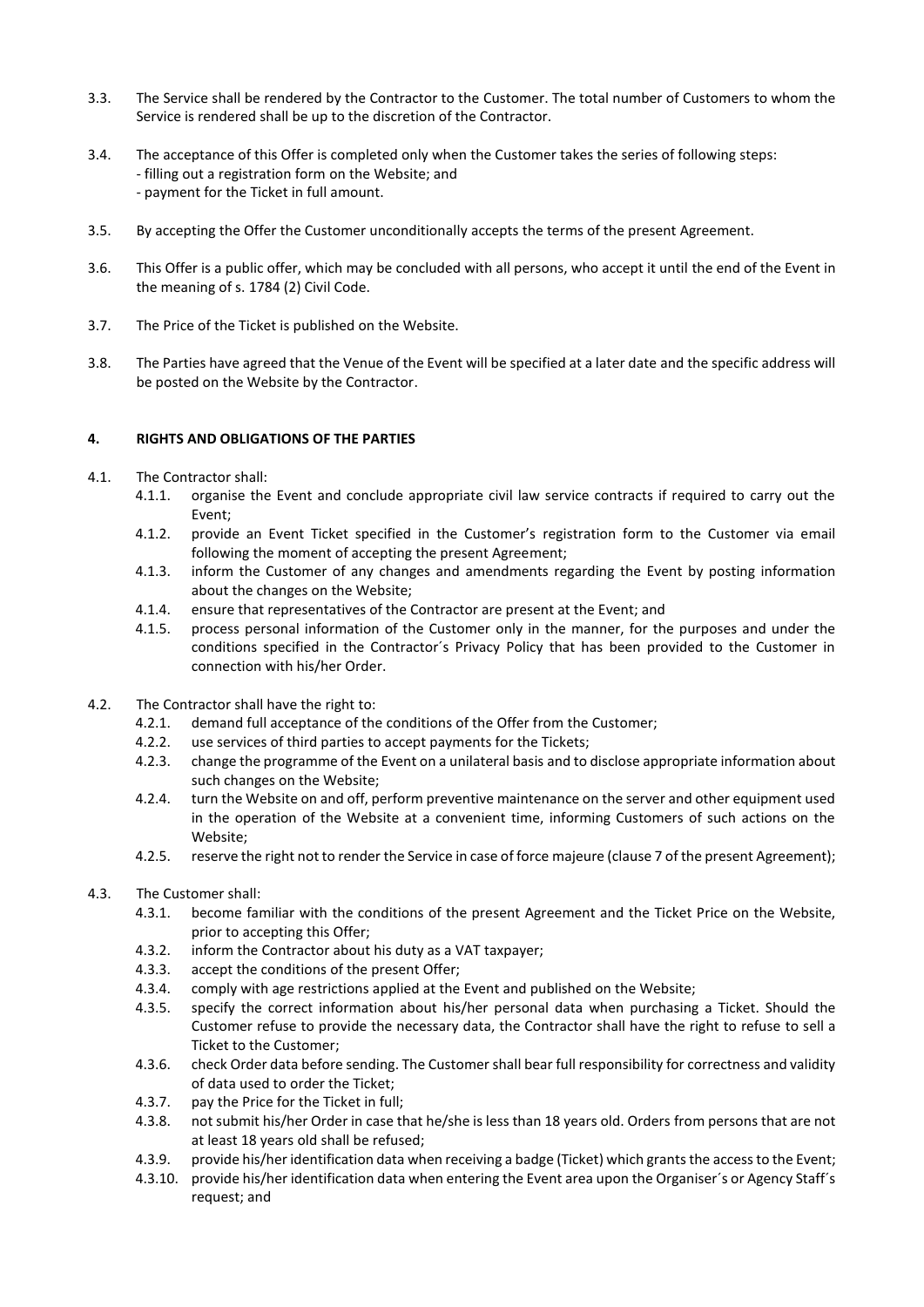- 4.3.11. indemnify the Contractor for any damages or sanctions resulting from the Customer's breach of laws, regulations or obligations under the present Agreement.
- 4.4. The Customer shall have the right to:
	- 4.4.1. order a Ticket on the Website. By doing so, the Customer accepts the conditions of the present Offer in full, regardless of how the purchase has been made;
	- 4.4.2. select a method of payment of the Ticket´s Price from those offered on the Website.
- 4.5. The Customer shall not disturb the normal course of the Event or create any difficulties/obstacles/discomfort for persons present at the Event by their actions regarding total or partial loss of their property, including those addressing the issues related to lost property.

## **5. TICKETS REFUND**

- 5.1. Customer may not cancel the Ticket. The ticket price, once paid is non-refundable.
- 5.2. In case of an Event cancellation, the Customer will be refunded the full Ticket Price within 7 (seven) days. Refund of a Ticket Price sold with a discount takes into account the involved discounts.

## **6. LIABILITY AND DISPUTES RESOLUTION**

- 6.1. The Contractor shall not be liable for non-compliance or improper compliance of services on its part or on the part of third parties, arising due to the unreliability, failure or delay of confirming information provided by the Customer and arising as a result of other violations of the terms of the Offer by the Customer.
- 6.2. The Contractor shall not be liable for the Customer's nonattendance of the Event for reasons outside of the Contractor's control.
- 6.3. The Contractor shall not be liable for the nonconformity of the Event with the Customer's expectations and its subjective judgment.
- 6.4. The Contractor shall not be liable for any personal property of the Customer, damaged or otherwise fully or partially lost at the Event. In such cases, owner of the lost property shall have the right (at its own discretion) to file a statement with the law enforcement authorities.
- 6.5. The Contractor and the Customer shall make all efforts to reach consent on any dispute by means of negotiations. In the event of failure to reach consent by means of negotiations, disputes must be submitted for settlement in a court at the location of the Contractor.
- 6.6. This Agreement and the contractual relationship of the Parties is governed by the applicable laws of the Czech Republic.

#### **7. FORCE MAJEURE**

- 7.1. The Customer and the Contractor shall not be responsible for the complete or partial failure to fulfil their obligations under the present Agreement if such failure is caused by force majeure, i.e. extraordinary and unavoidable conditions under the given circumstances.
- 7.2. The circumstances of force majeure, in particular, include: natural disasters, acts of war, national crisis, strikes in the industry or region, the actions and decisions of public authorities, failures arising from telecommunications and energy networks, the effect of malware, as well as the unscrupulous actions of third parties expressed in actions aimed at unauthorized access and/or disabling the software and/or hardware system of each Party.